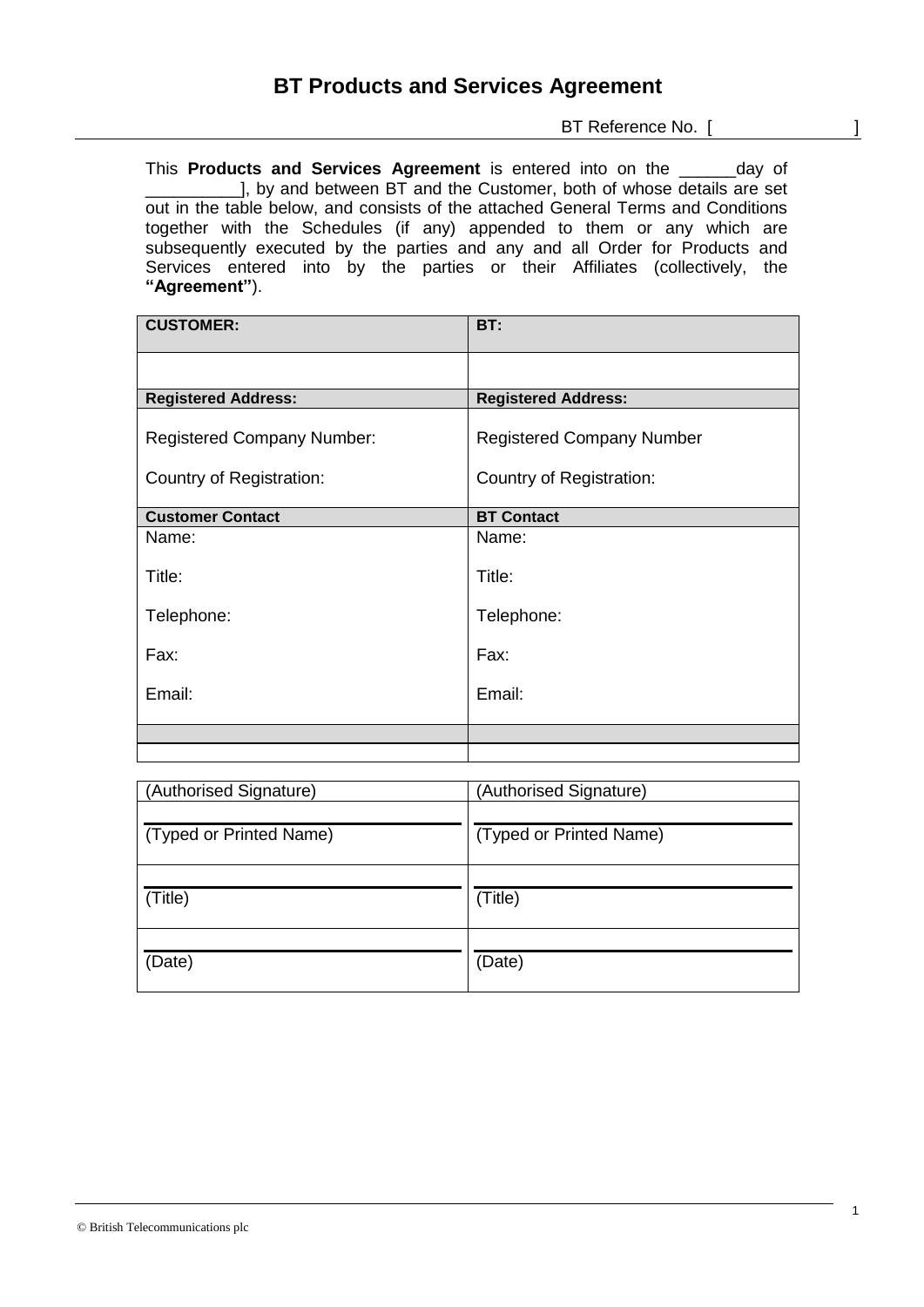|                                                                                                                         | BT Reference No. [                                                                                                       |
|-------------------------------------------------------------------------------------------------------------------------|--------------------------------------------------------------------------------------------------------------------------|
| <b>General Terms and Conditions</b>                                                                                     | "Operational Service Date" or "OSD" means the date                                                                       |
| 1A Definitions and Interpretation                                                                                       | on which any Service or part of a Service is first made<br>available to the Customer by BT.                              |
| In this Agreement, the following definitions apply:                                                                     | "Order" means an order signed by both Parties under                                                                      |
| "Affiliate" of a Party means any legal entity controlling,                                                              | this Agreement.                                                                                                          |
| controlled by, or under common control with such Party.                                                                 | "Party" means either BT or the Customer and "Parties"                                                                    |
| For the notion of "control", section 2359 of the Italian Civil                                                          | means both BT and the Customer.                                                                                          |
| Code shall apply.                                                                                                       | "Products" means equipment and/or Software sold to                                                                       |
| "BT" means, with respect to the General Terms and                                                                       | the Customer as set out in an Order.                                                                                     |
| Conditions, the BT entity that signs the cover sheet.                                                                   | "Regulated Service" shall mean, in the UK, any                                                                           |
| "BT Equipment" means equipment (including any                                                                           | Services that are subject to: (i) conditions that are                                                                    |
| software) owned or licensed by BT and placed on the                                                                     | imposed by Ofcom on BT either specifically or generally                                                                  |
| Customer's premises by BT for the provision of a Service.                                                               | under Section 45 of the Communications Act 2003 and                                                                      |
| "BT Parties" means the employees, agents and<br>subcontractors of BT or its Affiliates.                                 | any notifications, determinations, directions, decisions<br>and the like related thereto; (ii) a specific ruling against |
| "Business Day" means any day which is customarily                                                                       | BT under the Competition Act 1998 by Ofcom or other                                                                      |
| regarded in the country or locality in which the Products                                                               | relevant governmental body in the UK; and/or (iii) any                                                                   |
| or Services are being provided as a day when business is                                                                | formal or informal undertakings or assurances (however                                                                   |
| undertaken, excluding national, public, or bank holidays.                                                               | described) governing the conduct of BT's electronic                                                                      |
| If the day on or by which anything is to be performed is                                                                | communications business, including without limitation the                                                                |
| not a Business Day, it must be done on or by the                                                                        | undertakings given by BT to Ofcom under the Enterprise                                                                   |
| following Business Day.                                                                                                 | Act 2002, which took effect on 22 September 2005 and in                                                                  |
| "Charges" means the fees payable for Products or                                                                        | other locations outside of the UK shall mean any Service                                                                 |
| Services under this Agreement as set out in the Order or                                                                | that is subject to tariff or other analogous regulation                                                                  |
| the applicable Schedule.<br>"Confidential Information" means all documentation,                                         | issued by a regulatory authority within the territory in<br>which the Service is provided having jurisdiction over       |
| technical information, software, know how, business                                                                     | telecommunications services or any statute applicable to                                                                 |
| information or other materials (whether written, oral or in                                                             | the provision of such Services.                                                                                          |
| electronic form) concerning the business of a Party that                                                                | "Schedule" means any one or more schedules                                                                               |
| are disclosed in confidence by that Party to the other                                                                  | (including any Service Annexes) that form part of this                                                                   |
| during the term of this Agreement.                                                                                      | Agreement describing the Products or Services.                                                                           |
| "Content" means information made available, displayed                                                                   | "Service"<br>means each service described in any                                                                         |
| or transmitted in connection with a Service (including                                                                  | Schedule<br>and/or Service Annex and/or applicable                                                                       |
| information made available by means of an HTML                                                                          | $Order(s)$ .                                                                                                             |
| "hyperlink", third party posting or similar means) including<br>all IPR contained in it, as well as the contents of any | "Service Annex" means any annexure to any Schedule.<br>"Site" means the place specified in an Order or                   |
| bulletin boards or chat forums, and all upgrades, updates,                                                              | Schedule at which BT provides a Product or Service.                                                                      |
| modifications and other versions of them.                                                                               | "Software" means the software to be licensed to the                                                                      |
| "Customer" means the Customer entity that signs the                                                                     | Customer as specified in an Order or Schedule (as                                                                        |
| cover sheet.                                                                                                            | applicable) together with any embedded software and                                                                      |
| "Customer Equipment" means equipment (including                                                                         | necessary for the use of, the BT Equipment.                                                                              |
| software), other than BT Equipment, used by the                                                                         | "User" means any end-user who is allowed by the                                                                          |
| Customer in connection with a Service.                                                                                  | Customer to use or access a Service or Product.                                                                          |
| "General Terms and Conditions" means these terms                                                                        |                                                                                                                          |
| and conditions.<br>"IPR" means any patent, copyright, database right,                                                   | In this Agreement, headings and bold type are for<br>convenience only and do not affect the interpretation of            |
| design right, community design right, semiconductor                                                                     | this Agreement, and, unless the context otherwise                                                                        |
| topography right, registered design, rights in confidential                                                             | requires, words importing the singular include the plural                                                                |
| information and know-how, or any similar right in any part                                                              | and vice-versa.                                                                                                          |
| of the world and shall include any applications for the                                                                 |                                                                                                                          |
| registration of any such rights capable of registration in                                                              |                                                                                                                          |
| any part of the world.                                                                                                  | <b>Order of Precedence</b><br>1                                                                                          |
| "Minimum Period of Service" means a period of time                                                                      |                                                                                                                          |
| beginning on the OSD during which a Service will be                                                                     | In the event of a conflict among the documents                                                                           |
| provided by BT. The Minimum Period of Service will be                                                                   | constituting this Agreement, the order of precedence                                                                     |
| specified in a Schedule, Service Annex or Order.                                                                        | shall be as follows, in decreasing order:<br>(a) Any provisions (including any tariff(s)) that apply to                  |
|                                                                                                                         | Regulated Services set out in a Schedule;                                                                                |
|                                                                                                                         |                                                                                                                          |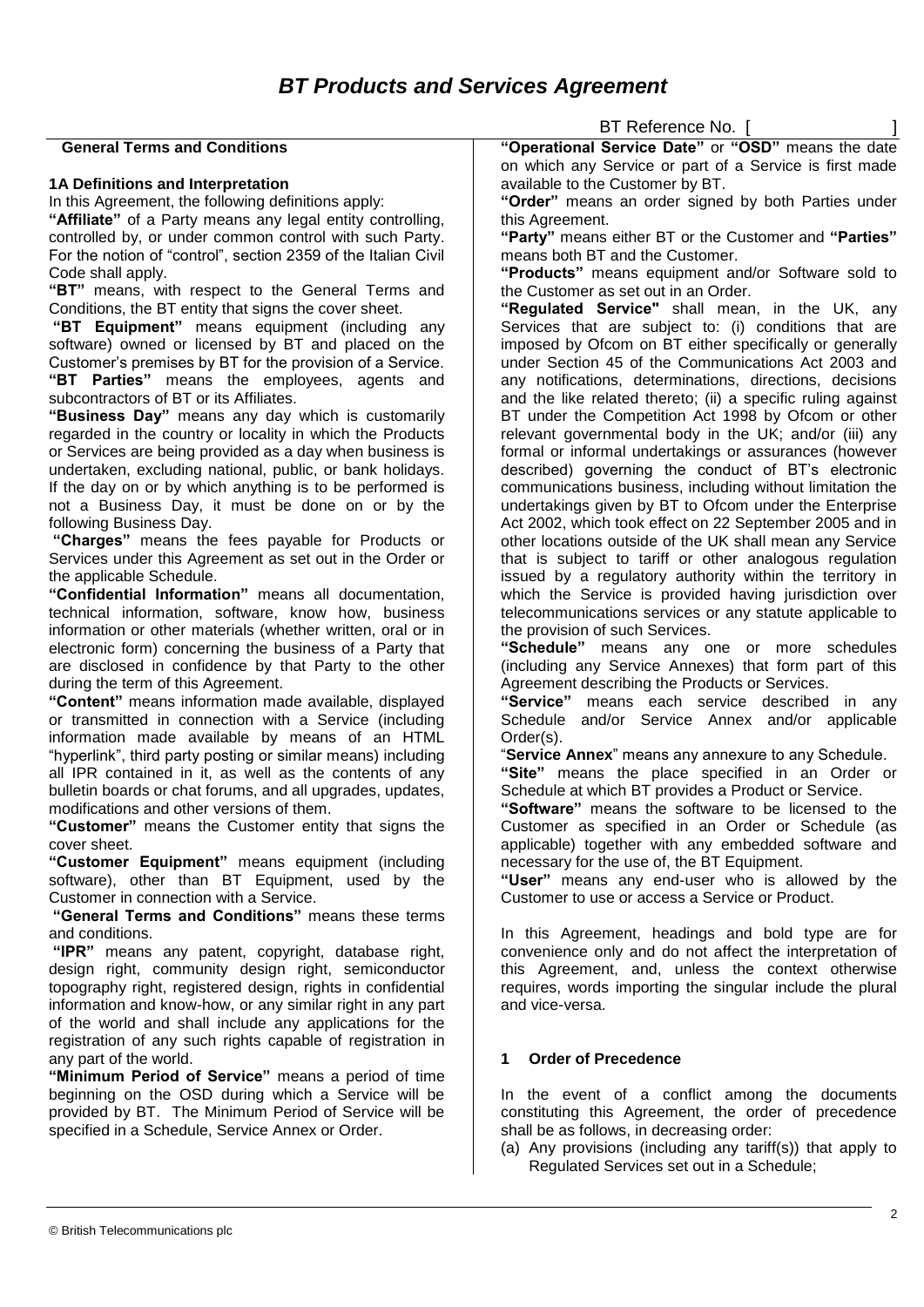|                                                                                                                       | BT Reference No. [                                                                                                  |
|-----------------------------------------------------------------------------------------------------------------------|---------------------------------------------------------------------------------------------------------------------|
| (b) These General Terms and Conditions                                                                                | 4.2 If BT must change a Product or Service due to                                                                   |
| (c) Schedules                                                                                                         | incomplete or inaccurate information provided by the                                                                |
| (d) Service Annex;                                                                                                    | Customer, BT may, in its reasonable discretion, apply                                                               |
| (e) Orders.                                                                                                           | additional one-time and/or recurring Charges.                                                                       |
|                                                                                                                       | 4.3 The Customer will comply with BT's reasonable                                                                   |
| <b>Effective Date</b><br>2                                                                                            | requests that are necessary for reasons of health and                                                               |
|                                                                                                                       | safety, environment, sustainability, security or quality or                                                         |
| This Agreement is effective when executed by authorised                                                               | performance of any Products and/or Services.                                                                        |
| representatives of both Parties and shall continue until<br>terminated in accordance with its terms.                  | 4.4 The Customer will, upon reasonable notice from BT,                                                              |
|                                                                                                                       | allow BT and BT Parties access to the Sites as may be<br>reasonably necessary for the performance by BT of its      |
| <b>BT's Obligations</b><br>3                                                                                          | obligations under this Agreement, including<br>the                                                                  |
|                                                                                                                       | installation or maintenance of BT Equipment or Products                                                             |
| 3.1 BT shall provide the Products and Services to the                                                                 | and the recovery or removal of any BT Equipment.                                                                    |
| Customer in accordance with the Agreement.                                                                            | 4.5 If BT is required to install any BT Equipment or                                                                |
| 3.2 BT shall provide each Service will from the OSD for                                                               | Products at a Site, the Customer will, prior to installation                                                        |
| the duration as set out in the applicable Schedule or                                                                 | and at its own expense:                                                                                             |
| Order.                                                                                                                | (a) obtain all necessary consents, including consents for                                                           |
| 3.3 BT shall use reasonable endeavours to meet any                                                                    | any necessary alterations to buildings and any consents                                                             |
| performance dates or service levels specified in a                                                                    | required for the installation and use of any BT Equipment                                                           |
| Schedule or Order but, unless otherwise expressly                                                                     | or the relevant Products over the Customer's network or                                                             |
| agreed within a Schedule, all timescales shall be                                                                     | at the Customer's Site;                                                                                             |
| estimates only.                                                                                                       | (b) permit access to BT and any BT Parties to the                                                                   |
| 3.4 Without prejudice to any duty in charge of the                                                                    | relevant Site as may be required by BT or BT Parties to                                                             |
| Customer as foreseen by Clause 17, BT shall comply                                                                    | install the BT Equipment or Products;                                                                               |
| with all reasonable health and safety rules and<br>regulations and security requirements that apply at a Site         | (c) provide a suitable and safe working environment,<br>including all necessary trunking, conduits and cable trays, |
| that have been notified to and agreed by BT in writing.                                                               | in accordance with the relevant installation standards;                                                             |
| BT shall not be liable if, as a result of any such                                                                    | (d) provide any electricity and telecommunication                                                                   |
| compliance, it is in breach of any of its obligations under                                                           | connection points required by BT;                                                                                   |
| this Agreement.                                                                                                       | (e) provide any openings in buildings required to connect                                                           |
| 3.5 Provided that BT gives the Customer as much notice                                                                | such BT Equipment or Products to appropriate                                                                        |
| as reasonably practicable, BT may occasionally:                                                                       | telecommunications facilities;                                                                                      |
| (a) suspend a Service in an event of emergency and/or to                                                              | (f) provide internal cabling between the BT Equipment                                                               |
| safeguard the integrity and security of its network and/or                                                            | and any Customer Equipment, as appropriate;                                                                         |
| repair or enhance the performance of its network;                                                                     | (g) take up or remove any fitted or fixed floor coverings,                                                          |
| (b) for operational reasons, change the technical                                                                     | ceiling tiles and partition covers in time to allow BT to                                                           |
| specification of the Service, provided that any such                                                                  | undertake any necessary installation or maintenance                                                                 |
| change does not materially decrease or impair                                                                         | Services and carry out afterwards any work that may be                                                              |
| performance of the Service; or                                                                                        | required to make good any cosmetic damage caused                                                                    |
| (c) provide an alternative, equivalent service, where it<br>becomes necessary to do so.                               | during the installation or maintenance Services; and<br>(h) ensure that any floor loading limits will not be        |
| 3.6 BT shall implement reasonable precautions to                                                                      | exceeded.                                                                                                           |
| prevent any unauthorized access by third parties to any                                                               | The above actions must be completed in advance of any                                                               |
| part of the telecommunications network used to provide                                                                | installation work by BT; otherwise the provisions in                                                                |
| the Services to the Customer, but BT shall not be liable                                                              | Clause 4.2 shall apply.                                                                                             |
| for any loss or damage sustained by the Customer in the                                                               | 4.6 If the Customer delays or fails to perform its                                                                  |
| event of any unauthorized access in spite of BT's                                                                     | obligations under this clauses 4, then at BT's option, BT                                                           |
| reasonable precautions.                                                                                               | may: (i) change the delivery date or cancel the relevant                                                            |
|                                                                                                                       | Order(s) and charge the Customer for any applicable                                                                 |
| The Customer's Obligations<br>4                                                                                       | termination Charges; or (ii) invoice the Customer for any                                                           |
|                                                                                                                       | reasonable Charges incurred for any work that is                                                                    |
| 4. The Customer shall ensure that all preparatory work,                                                               | performed by BT on behalf of the Customer and that is                                                               |
| information, items or consents required in order to supply                                                            | directly attributable to the Customer's failure to perform or                                                       |
| the Products and/or Services are completed, made                                                                      | delay where such work is necessary to provide the                                                                   |
| available or obtained at its own cost in sufficient time to<br>allow BT to complete its work and deliver the relevant | Products and/or the Services. Except in the case of an<br>emergency, BT shall seek to notify the Customer in        |
| Products and/or Services.                                                                                             | advance of its intention to invoke this clause.                                                                     |
|                                                                                                                       |                                                                                                                     |
|                                                                                                                       |                                                                                                                     |
|                                                                                                                       | 3                                                                                                                   |
| © British Telecommunications plc                                                                                      |                                                                                                                     |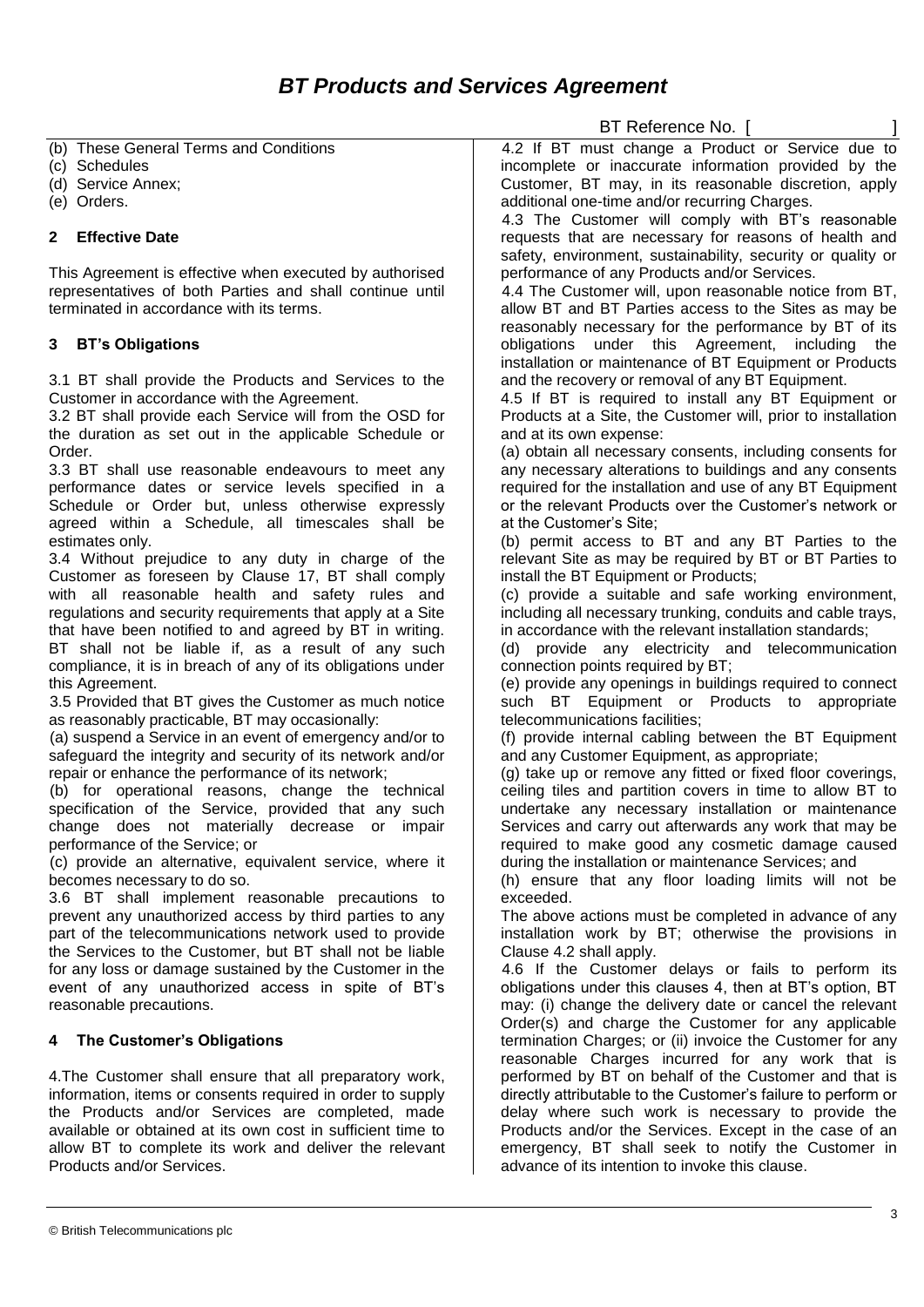# BT Reference No. [

#### **5 Orders**

5.1 Unless otherwise stated in a Schedule or Order, the Customer may cancel the delivery of Products or provision of Services before the relevant OSD, but will be responsible for any cancellation charges as set out in the applicable Schedule or Order or, if none are specified, as reasonably imposed by BT, provided there shall be no right to cancel the delivery of any Products that have been ordered or shipped from a third party manufacturer unless otherwise agreed with that third party manufacturer.

5.2 BT may accept instructions from a person who BT reasonably believes is acting with the Customer's authority.

## **6 Charges**

6.1 The Customer shall pay all Charges for the Products and Services within thirty (30) days of the date of BT's invoice, without any set-off, counterclaim or deduction. Where applicable, BT may set-off any amounts it owes to the Customer against any amounts owed by the Customer to BT under this Agreement. BT may, in its discretion, add interest charges, from the due date, to any past due amounts at the rate foreseen by Legislative Decree 231/02.

6.2 BT will invoice and the Customer will pay all Charges in Euros, unless provided otherwise in a Schedule or Order,. Charges are exclusive of all applicable taxes (including but not limited to value-added, sales, use and excise taxes), customs duties, and regulatory and other fees or surcharges (together **"Taxes"**), relating to the provision of Products and Services. The Customer will pay all such Taxes including those paid or payable by BT that under applicable law are permitted to be passed on by BT to the Customer, and are customarily passed on to customers by telecommunication service providers (but for the avoidance of doubt exclusive of taxes on the net income or net worth of BT), and any related interest and penalties for Products or Services supplied under this Agreement, except to the extent a valid exemption certificate is provided by the Customer to BT prior to the delivery of any Products or Services.

6.3 In the event that payment of any amount of the Charges becomes subject to withholding tax, deduction, levy or similar payment obligation on sums due to BT, the Customer will indemnify BT for such additional amounts as are necessary in order that the net amounts received by BT after all deductions and withholdings shall be not less than what would have been received in the absence of any such requirement to make such deduction or withholding. Should the Customer withhold any amounts without first grossing up its payments, or indicate that it will do so, BT may gross up its Charges to reflect such withholding amount, or otherwise include such amounts on BT's invoices (resulting in BT being subject to tax by

reference to the grossed up amount, whilst only receiving the net amount). In all cases, the Customer will provide BT free of charge with appropriate certificate(s) from the relevant authorities confirming the amount of the taxes, deduction, levies or similar payments withheld by the Customer.

6.4 The Customer will promptly, but in no event later than fourteen (14) days from the date of invoice, notify BT in writing of any disputed invoice, together with all information relevant to the dispute, including the account numbers, circuit identification, and trouble ticket numbers, and an explanation of the amount disputed and the reasons. The Customer must pay all undisputed amounts in accordance with Clause 6.2 unless the disputed amount is less than 5% of the total invoice amount in which case the total invoice amount shall be due and payable by the due date. Disputes shall be resolved promptly and the resolved amount, if any, payable within fourteen (14) Business Days after resolution. Interest will accrue from the due date on subsequent payments of amounts withheld or credits on overpayments refunded.

6.5 Should the Customer initiate any change to the agreed billing arrangements (whether by assignment or otherwise) for the Products and/or Services, and such change results in additional Tax and/or withholding tax costs to BT and/or its Affiliates that they are unable to fully recover (including as a result of any impact with respect to how BT is able to bill for the Products and Services due to regulatory requirements), BT reserves the right to modify the Charges for such Products and Services accordingly, and the Customer agrees to pay those additional costs and BT may modify the Charges accordingly.

6.6 Failure to pay an invoice (other than those amounts subject to a bona fide dispute in accordance with Clause 6.5) by the Customer within 30 days of the due date of the invoice may, at BT's option, be treated as a material breach under Clause 12. Additionally, BT reserves the right to:

(a) restrict, suspend or terminate provision of the relevant Service, according – where applicable - to Resolution 173/07/CONS of the Italian Telecommunications Authority, and BT shall be released from its obligations under this Agreement with respect to such Service or Order until any balance due is paid;

(b) recover any BT Equipment; where such recovery takes place, the Customer shall pay to BT such recovery Charges as may be specified in the applicable Schedule or as otherwise notified by BT to the Customer.

6.7 The Customer will not withhold payment due under an invoice for failure by BT to include the Customer references on the invoice

6.8 Where the Customer makes an aggregated payment in respect of more than one invoice, the Customer shall submit a remittance slip to show amounts paid in relation to each individual invoice.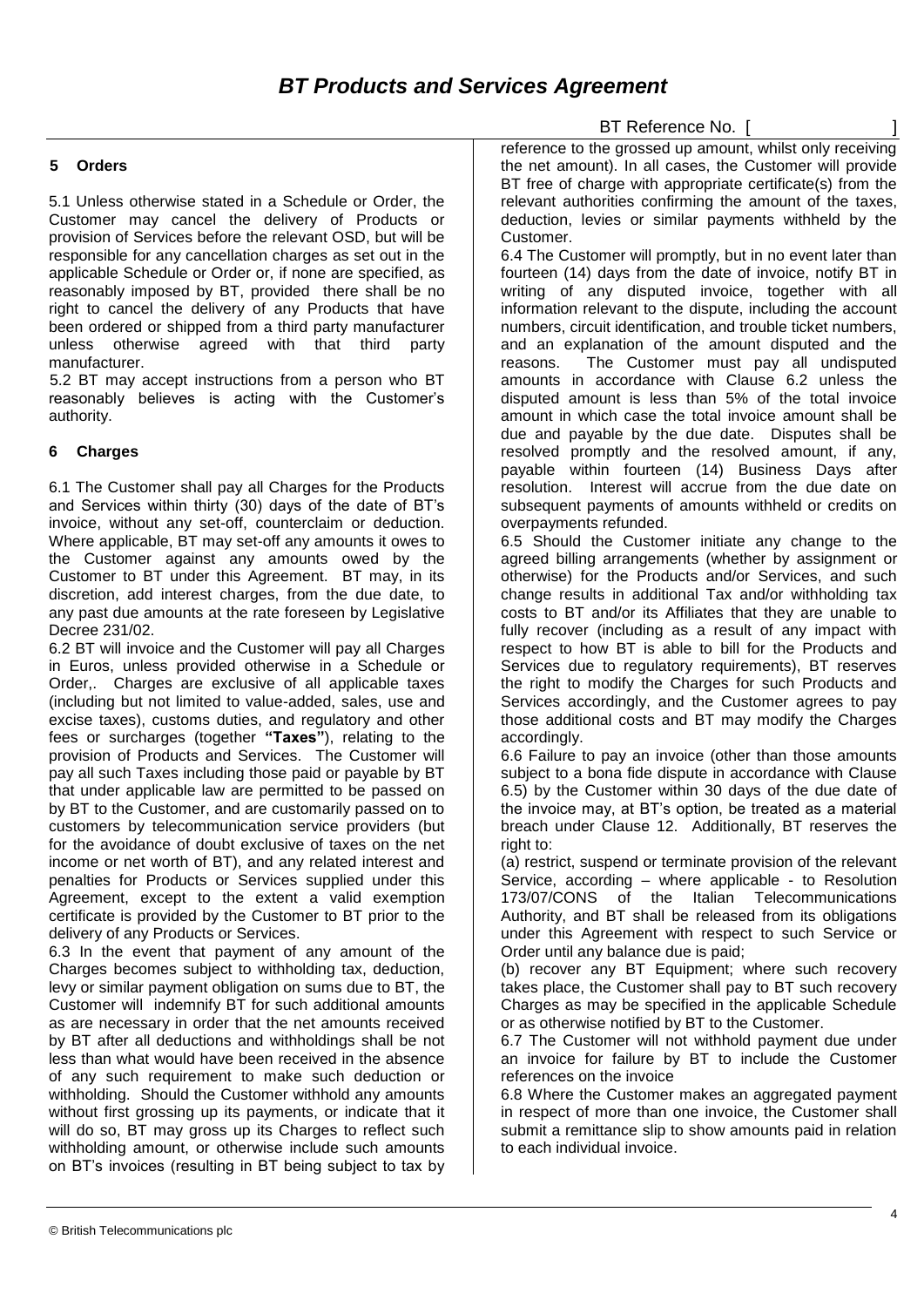# *BT Products and Services Agreement*

6.9 Any Charges for Services performed in relation to this Agreement shall be revised without prior notice, with effect from 1 January of each year of the Agreement, by an amount equal to 100% of the variation, determined by the Italian National Statistic Institute (ISTAT), of the consumer price index for families of workers and clerks occurred in the year preceding the year of reference.

## **7 Use of the Service**

7.1 The obligations of BT under this Agreement are solely to the Customer and not to any third party. The Customer may use any Service for the Customer's own business purposes, provided that the Customer: (a) complies with, and ensures that any User complies with the terms of any applicable legislation and any licence applicable to the Customer in any country where the Service is provided; (b) shall remain responsible for: (i) access and use of the Service by Users; (ii) all Charges incurred in connection with the Services: and (iii) compliance with all terms and conditions of this Agreement by it and Users; (c) ensures that its list of Users is kept current, and that the Customer terminates access immediately for anyone who is no longer a User; and (d) complies with the provisions of any Software licences provided with or as part of the Service. 7.2 Subject to any other requirements laid down by law or other provisions of this Agreement, the Customer undertakes (i) to operate in compliance with the provisions of Italian legislation governing the protection, under civil and criminal law, of programs, data, computer systems and electronic communications, throughout the term of this Agreement; (ii) not to transmit, disclose, distribute, send or otherwise circulate information, data and/or material which is contrary to public morality, obscene, defamatory, illegal or otherwise offensive or disturbing, or which infringes the rights of third parties and/or laws or regulations, and not to allow third parties to use the Service for such purposes; (iii) to guarantee that if the Service is used to broadcast advertising type information, such information complies with all relevant provisions and with the Advertising Self-Regulation Code. If the information constitutes printed matter pursuant to Article 1 of Law no. 47/1948 and subsequent amendments, it will be subject to legislative provisions pertaining to printed matter and any associated obligations will be the sole responsibility of the Customer; (iv) to notify BT, by registered letter with acknowledgement of receipt, of any changes in its details (such as, for example, its company name, address or telephone number or the number of the line on which the Service is terminated at least 5 (five) Business Days before such changes are implemented, in order to avoid any suspension of or interruption in the Service. It shall be expressly understood that until such time as BT receives such notification the Customer will remain liable for the Service provided on the basis of the details originally provided.

BT Reference No. [

7.3 The Customer shall keep harmless, defend and indemnify BT, its Affiliates and the BT Parties against any claims, losses, costs and liabilities arising from any claims by any third party, including Users, in connection with the use or misuse of the Product or Services in breach of Clause 7.1 and 7.2.

#### **8 Connection of Customer Equipment to the Products and/or Services**

8.1 The Customer is responsible for the provision, installation, configuration, monitoring and maintenance of any Customer Equipment connected to the Service or used in connection with a Product. The Customer shall ensure that any the Customer Equipment connected to or used with the Product and/or Service is connected and used in accordance with any instructions and safety and security procedures applicable to the use of that Customer Equipment.

8.2 The Customer shall ensure that any Customer Equipment attached (directly or indirectly) to the Product and/or Service by the Customer is technically compatible with the Service and approved for that purpose under any applicable law or regulation. BT does not make any commitment with respect to the interoperability between the Product and/or Service and Customer Equipment. In the case of Products sold for the purpose of the Customer's use with the Service, the Customer may rely upon BT's representations as to such compatibility and compliance, as of the date of provision.

# **9 BT Equipment and Products**

9.1 Risk of loss of the BT Equipment and Products will pass to the Customer upon delivery, whether or not the BT Equipment or Products have been installed. Title to Products sold under this Agreement shall pass to the Customer upon payment of the applicable Charges. In relation to a cross-country border supply of Products, title will pass to the Customer upon delivery to a common carrier in accordance with the Free Carrier Alongside 'FCA' named place of delivery shipping point (as that term is defined by Incoterms 2010). In no event will the carrier be deemed to be an agent of BT.

9.2 The Customer will not move, add to, modify or in any way interfere with the BT Equipment, nor permit any other person (other than a person authorised by BT) to do so. The Customer will be liable to BT for any loss of or damage to the BT Equipment, except where the loss or damage is due to fair wear and tear or is caused by BT or any BT Party. If the Customer moves or changes the location of any BT Equipment without BT's prior written consent, BT may recover any failed visits as a consequence or additional cost or expense incurred by BT as a result of any lost or wasted time locating the BT Equipment.

9.3 Upon termination of this Agreement, if the Customer wishes to dispose of any Products, then it shall notify BT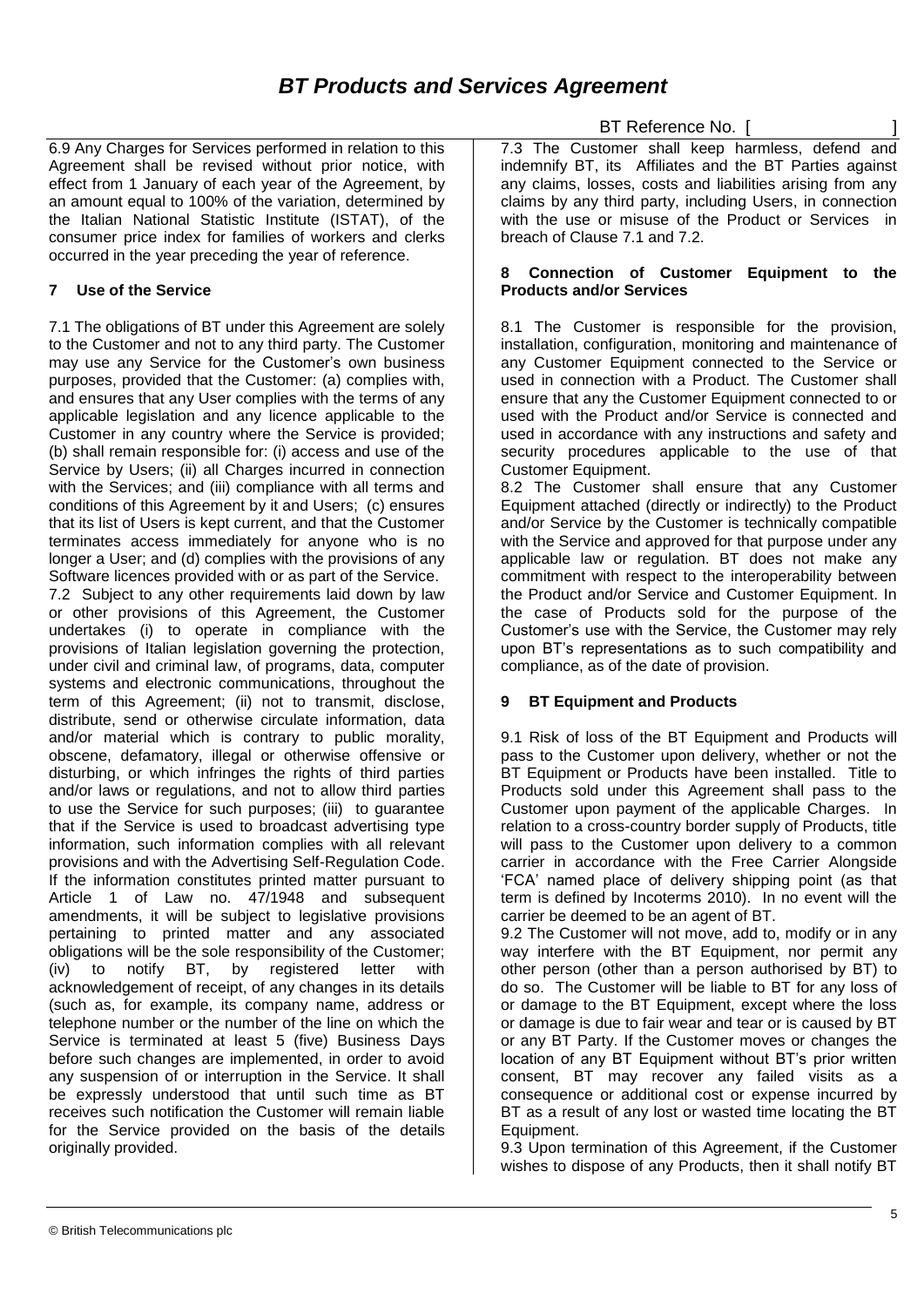accordingly and allow BT to collect such Products if BT elects to do so.

9.4 In the event that the Customer fails to notify BT in accordance with Clause 9.3 and disposes of the Products itself, the Customer shall indemnify BT against all claims, losses, costs, expenses and liabilities (including any fines levied upon BT) incurred by BT as a result of the Customer's breach of that Clause.

9.5 The Parties agree that the UN Convention on the Sales of Goods shall not apply to this Agreement.

# **10 Confidentiality**

10.1 Each Party ("**Recipient**") shall keep in confidence all Confidential Information of the other Party ("**Discloser**") obtained under or in connection with this Agreement and will not disclose it other than in confidence to (a) the Recipient's employees or employees of the Recipient's Affiliates; or (b) the Recipient's professional advisors; or (c) where the Recipient is BT, employees of BT's subcontractors, in each case only to those who have a need to know such Confidential Information and to the extent necessary for performance of this Agreement or the use of the Service and/or Product.

10.2 This Clause 10 shall not apply to information that is: (a) in the public domain other than in breach of this Agreement; (b) in the possession of the Recipient before such divulgence has taken place; (c) obtained from a third party who is free to divulge the same; or (d) developed by the receiving party independently of and without access to Confidential Information obtained under this Agreement.

10.3 If either BT or the Customer receives a demand from a lawful authority, regulatory authority or court to disclose any Confidential Information provided to it by the other, it may comply with such demand if it has (a) satisfied itself that the demand is lawful; (b) where possible, given the other party the maximum written notice permissible under the demand in which to make representations; and (c) marked the required information as the Confidential Information of the other party.

10.4 The receiving Party must comply with this Clause 10 for a period of three (3) years following the termination of this Agreement.

10.5 The Parties acknowledge that a violation of this Clause 10 may cause irreparable harm to the disclosing Party, for which monetary damages would be inadequate, and injunctive relief may be sought for a breach of this Clause 10.

# **11 Intellectual Property Rights**

11.1 All IPR of either Party either pre-existing or created by either Party during or arising from the performance of this Agreement shall remain the absolute property of that Party or its licensors.

11.2 Without prejudice to any open source software licence terms, which terms shall apply independent of this

BT Reference No. [

licence grant BT grants the Customer a non-transferable and non-exclusive licence to use in object code form, all Software and associated documentation that may be supplied by BT, subject to the Customer's compliance with the Agreement, any third party terms and conditions that apply to the use of the Software, and associated documentation, solely as necessary for receipt or usage of the Products or Services.

11.3 The Customer undertakes not to copy, decompile or modify or reverse engineer any Software or knowingly allow or permit anyone else to do so, except as expressly permitted by BT in writing or otherwise provided at law.

11.4 The term of any licence granted by BT under Clause 11.2 is coterminous with the term for the Service with which the Software is associated or in relation to which any Product is supplied.

11.5 Excluding any open source Software that may be made available by BT to the Customer in connection with the delivery of the Services, BT will indemnify the Customer against all third party claims and proceedings arising from infringement of any third party's IPR by the Customer's receipt of any Services only to the extent that the Customer promptly notifies BT in writing of any such claim, that BT is given immediate and complete control of any such claim, that the Customer does not make any public statements related to the claim or in any way prejudice BT's defence of such claim, and that the Customer gives BT all reasonable assistance with such claim. All costs incurred or recovered in such negotiations, litigation, and settlements shall be for BT's account.

11.6 The indemnity set out in Clause 11.5 shall not apply to claims or proceedings arising from: (a) use of any BT Equipment, Products, Services or any Software in conjunction or combination with other equipment or software or any other service not supplied by BT; (b) any unauthorised alteration or modification of the Service, Product or any Software; (c) Content, designs or specifications supplied by or on behalf of the Customer; or (d) use of the Service, any Product or any Software other than in accordance with this Agreement.

11.7 The Customer will indemnify and hold BT harmless against all such claims, losses, costs and liabilities arising from the matters set out in Clause 11.5 (a), (b), (c) and (d) above that are attributable to the Customer or its agents or Users and will, immediately upon notification of any such claim by BT, cease any activity that gave rise to the claim.

11.8 If any Product or Service becomes, or BT believes it is likely to become, the subject of a claim of infringement of any IPR as referred to in Clause 11.5, BT, at its option and expense, may: (a) secure for the Customer a right of continued use; or (b) modify or replace the Product or Service so that it is no longer infringing, provided that such modification or replacement shall not materially affect the performance of the Product or Service.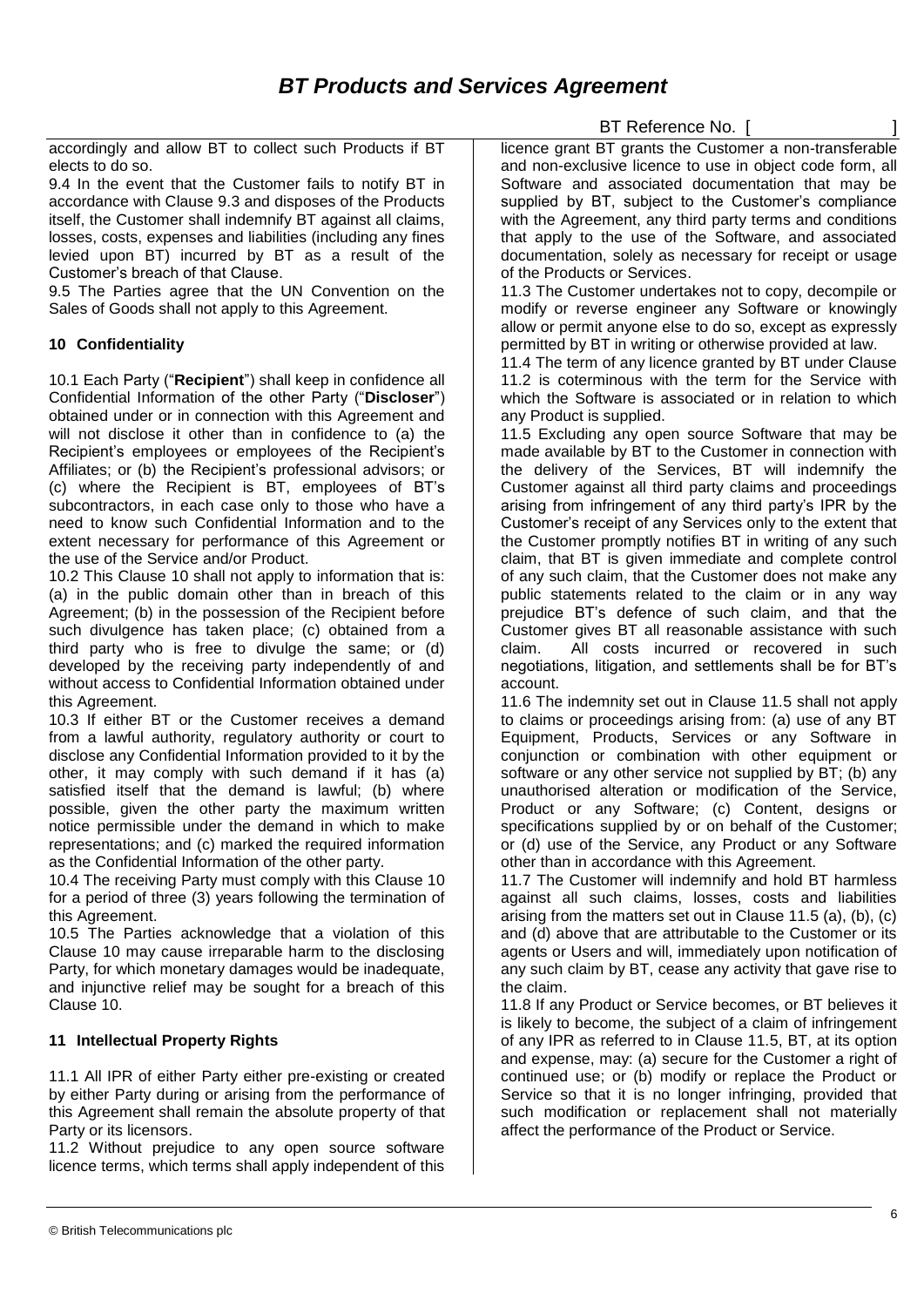11.9 The indemnity in Clause 11.5 sets out the Customer's sole and exclusive remedy for claims of infringement of intellectual property rights.

# **12 Termination of Service and the Agreement**

12.1 Unless otherwise specified in a Schedule or Order, either Party may terminate any Service at any time after the Minimum Period of Service by giving ninety (90) days' written notice to the other; provided, however, that where the Customer exercises its rights under this Clause 12.1, the Customer shall be liable for payment to BT of any outstanding Charges for Products or Services received and any applicable termination compensation as set out in the applicable Schedule or Order.

12.2 Termination of any individual Service or Order will not affect the Parties' rights and obligations with regard to any other Service or Order.

12.3 Either Party may immediately by notice terminate any affected Orders if one of the following events occurs: (a) the other Party commits a material breach and has failed to rectify the breach within thirty (30) days after the terminating Party has given its notice of default according to section 1454 of the Italian Civil Code;

(b) an event as set out in Clause 14 prevents the performance of the whole or a substantial part of the other Party's obligations in relation to that Service or Product for a continuous period of thirty (30) days after the date on which it should have been performed; or

(c) any governmental or regulatory authority with competence and/or jurisdiction over the Parties decides that the provision of the relevant Service or Product under this Agreement is contrary to existing laws, rules or regulations or any decision, law or other official governmental order makes the provision of the Products or Service illegal. In such case no damages shall be due. 12.4 A party may immediately by notice terminate this Agreement, according to section 1456 of the Italian Civil Code if the other Party becomes insolvent, or makes any arrangement or composition with or assignment for the benefit of its creditors, or if any of its assets are the subject of any form of seizure, or goes into liquidation, either voluntary (otherwise than for reconstruction or amalgamation) or compulsory or if a receiver or administrator is appointed over its assets (or the equivalent of any such event in the jurisdiction of such other Party).

12.5 Upon termination of this Agreement for any reason other than for cause, all Orders that have been executed prior to the date of termination shall remain unaffected and continue in full force and effect until termination or expiry of each Order in accordance with the terms of that Order and the terms of this Agreement shall continue to apply to that Order.

12.6 Upon termination of this Agreement (including any affected Order executed under it): (a) the rights of the Parties accrued up to the date of such termination shall BT Reference No. [

remain unaffected; and (b) the Customer shall co-operate fully with BT to recover any BT Equipment.

12.7 In the event of termination of this Agreement or any Order by BT for cause, BT shall be entitled, without prejudice to any further damages, to all termination compensation from the Customer under Clause 12.1 as if the Customer had terminated for convenience at the date of termination for cause.

# **13 Limitation of Liability**

13.1 Neither Party excludes or restricts in any way its liability for death or personal injury resulting from its own negligence or the negligence of its employees or agents acting in the course of their employment or agency or for fraudulent misrepresentation.

13.2 Subject to Clause 13.1, and to the extent permitted by the applicable mandatory by law provisions, BT shall not be liable to the Customer, whether in contract, tort, under statute or otherwise howsoever arising under or in connection with this Agreement (including in each case negligence): (a) any loss of profits, business, contracts, anticipated savings, reputation, opportunity, goodwill (including pecuniary losses arising from loss of goodwill), or revenue; (b) any loss or corruption or destruction of data; (c) any special, indirect or consequential loss or damage whatsoever; and/or (d) any loss arising from the transmission of viruses, in all cases set out in this Clause 13.2, whether or not the Customer was advised in advance of the possibility of such loss or damage.

13.3 Subject to any other limitations of liability that are set out in the relevant Schedule, ant to the extent permitted by the applicable mandatory by law provisions, if BT is in breach of any obligations hereunder, or if any other liability however arising, whether deliberate or unintentional (including liability for negligence or breach of statutory duty) arises in connection with this Agreement, then, subject to Clauses 13.1 and 13.2 , such BT's liability to the Customer shall be limited to the actual damages (i.e "*danno emergente*") that is immediate and direct consequence of the breach and to the amount of €1,000,000 for any one event or series of connected events and to €2,000,000 for all events (connected or unconnected) in any period of twelve (12) consecutive months; provided, however, that any remedies contained in any Service Level Agreement shall be the sole and exclusive remedies for any failure to meet the performance obligations under that Service Level Agreement.

## **14 Force Majeure: Matters Beyond the Reasonable Control of Either Party**

14.1 Neither Party shall be liable for failure or delay in the performance of its obligations caused by or resulting from force majeure, including events that are unpredictable, unforeseeable or irresistible, such as any extremely severe weather, flood, landslide, earthquake, storm,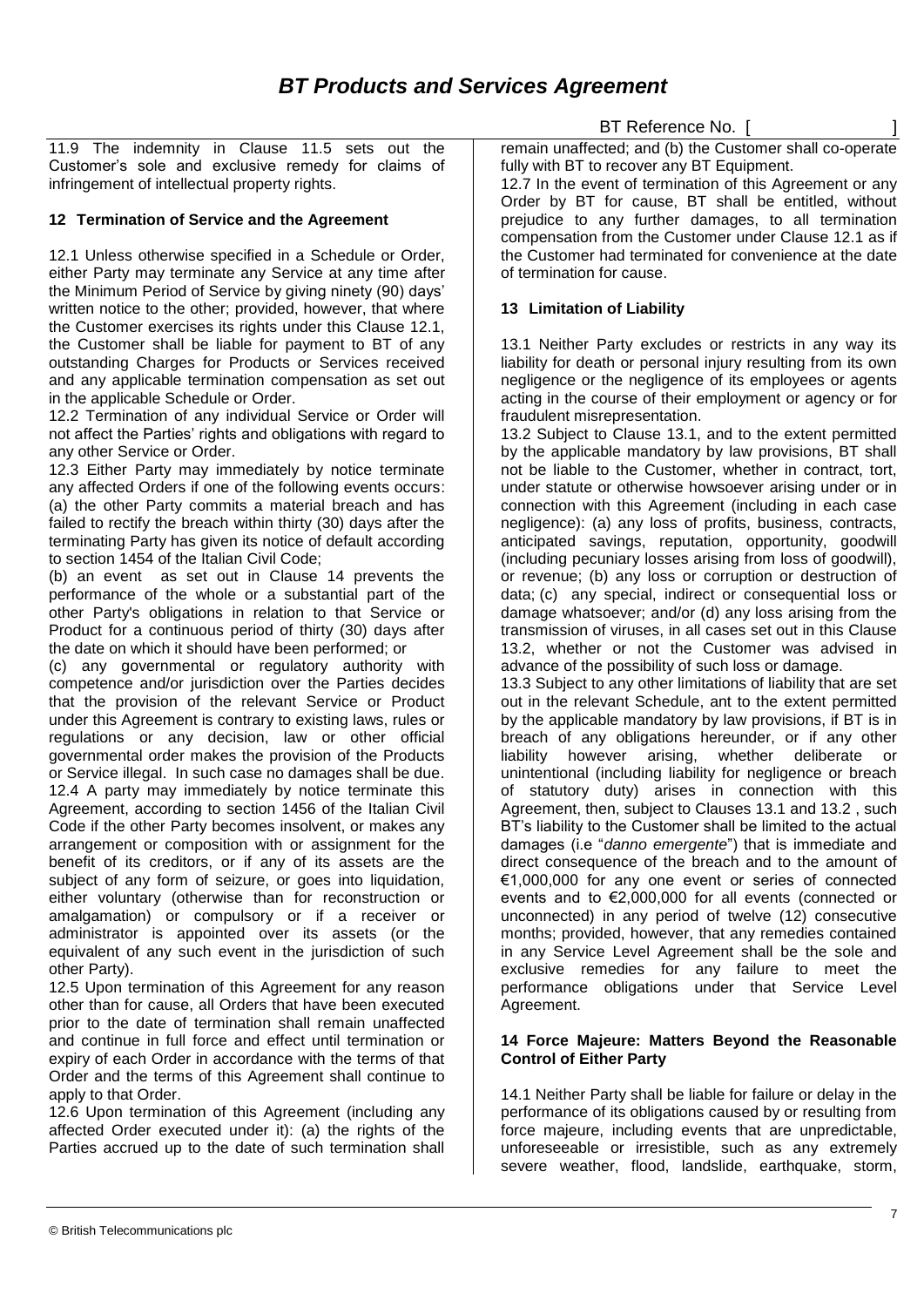lightning, fire, subsidence, epidemic, acts of terrorism, biological warfare, outbreak of military hostilities (whether or not war is declared), riot, explosions, strikes or other labour unrest, civil disturbance, sabotage, expropriation by governmental authorities and any other act or any event that is outside the reasonable control of the concerned Party.

## **15 Notices**

15.1 Except for notices given in accordance with Clause 3.5, all notices given under this Agreement shall be in writing, in the Italian language, unless the Parties agree otherwise or local law and regulations provide otherwise, and shall be sent by prepaid post, facsimile or by electronic mail to the other Party at the address, fax number or email address set out in these General Terms and Conditions, or any other address notified from time to time including as updated on an Order.

15.2 Notices given under this Agreement are deemed to be given by the sender and received by the addressee: (a) if sent by prepaid post, three (3) Business Days from and including the date of postage; or (b) if sent by facsimile, when transmitted to the addressee; but if transmission is on a day that is not a Business Day or after 4 p.m. in the addressee's time zone, it is deemed to be duly given and received on the next Business Day; or (c) if sent by electronic mail, when sent to the addressee.

# **16 Assignment/Subcontracting**

16.1 Either Party reserves the right to assign all or part of this Agreement at any time to any Affiliate, subject to providing the other Party prior written notice of such assignment. Any assignment to a party other than an Affiliate requires the prior written agreement of the other Party.

16.2 This Agreement will be binding on, and inure to the benefit of, the Parties and their successors and permitted assigns.

16.3 BT may subcontract the performance of any of its obligations under this Agreement, but without relieving BT from any of its obligations to the Customer. The Customer agrees and understands that it may need to interact directly with such BT Party for ordering, provisioning or maintaining the Products or Service as directed by BT.

16.4 The Parties acknowledge and agree that the BT Affiliates and Customer Affiliates may agree to enter into Schedules or Orders under this PSA for the provision of Products and/or Services in any country or region outside of Italy, and that in all such cases, upon execution of that Schedule or Order: (a) the provision of that Product and/or Service shall be deemed subcontracted by BT to that BT Affiliate, (b) the Parties shall have been deemed to have assigned the benefit received under this Agreement to their respective Affiliates in accordance

BT Reference No. [

with clause 16.1, and (c) the Parties are the only persons who may enforce any and all rights arising out of or in connection with this Agreement and shall have sole conduct of all claims and/or proceedings involving any of their respective Affiliates.

# **17 Health and Safety**

17.1 BT may make use of contracting firms to carry out any works at Customer sites and/or premises, to install, uninstall and to maintain machines and equipment relevant to the Services provided in force of the present Agreement.

17.2 In compliance with the duties stated in order to ensure workers' health and safety protection, and with particular reference to Legislative Decree 81/2008 and its article 26 ("*Obblighi connessi ai contratti di appalto o d'opera o di somministrazione*", BT has attached to the present Agreement a document named "*Scheda Informativa Rischi Imprese – Attivazione di servizi standard – Informazioni sui rischi delle attività appaltate* " (or in case of non-standard services the "*Scheda Informativa Rischi Imprese – Attivazione di servizi non standard – Informazioni sui rischi delle attività appaltate*", by means of which BT provides the Customer with any information regarding the activities, its specific risks, equipment, substances, prevention and protection measures also with reference to BT's contracting firms which may carry out the works described in previous Clause 17.1.

17.3 In compliance with the duties charged to the purchaser by the relevant law, the Customer expressly undertakes to issue the "*Documento Unico di Valutazione dei Rischi Interferenti*" (DUVRI) specifying all the adopted measures undertaken in order to remove or, in case removal is not possibile, to minimise any interference risks and any costs related to work safety..

18.4 When the DUVRI issuance is not mandatory (according to section 26 c3-bis) nonetheless the Customer is obliged to guarantee the safety of the sites where works have to be carried out and to undertake any coordination with its workers and any other appointed subcontractors, in order to avoid interferences of any kind with the contracting firm appointed by BT,

17.5 The Customer may fulfil the obligations mentioned above by filling and signing the document "*Dichiarazione sui rischi specifici e misure di prevenzione e protezione dai rischi di interferenza – art.26 D.lgs 81/08*" "Ufficio" (i.e. "Bureau") or "Sito Produttivo" (i.e. "Factory") attached to the present Agreement.

17.6 Should the works have to be carried out in "Temporary or movable Yards" (Cantieri temporanei e mobili) as stated into Section IV of the Legislative Decree 81/2008, the Customer is obliged to provide BT with the "*Security and Coordination Plan*" (Piano di Sicurezza e Coordinamento), that BT will forward to its contracting firms. BT will ask to the relevant contracting firm to issue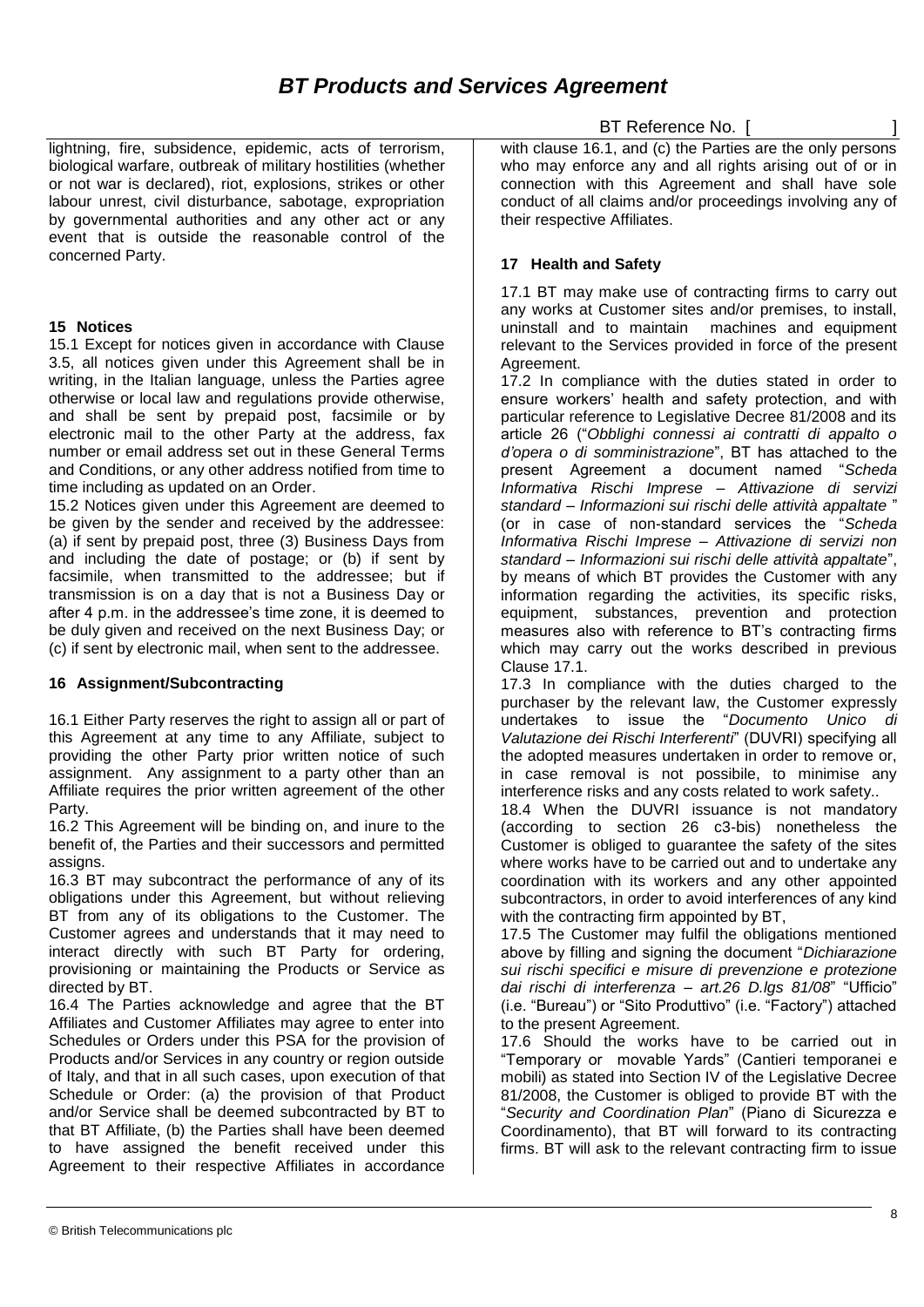the "*Security Operational Plan*" (Piano Operativo di Sicurezza) that shall be forwarded to the Customer before the works start.

17.7 It being expressly understood that should the Customer not fulfil the abovementioned obligations, BT won't be able to carry out any works provided in force of the present Agreement.

## **18. Governing Law and Jurisdiction**

This Agreement and any claims or disputes arising out of, relating to or in connection with it, shall be governed by the laws of Italy. The Courts of Milano shall have exclusive jurisdiction to de termine any dispute arising out of or in connection with this Agreement, its interpretation, performance, termination, with express exclusion of any further jurisdiction.

## **19 Miscellaneous Provisions**

19.1 **Publicity**: Neither Party may publish or use any advertising, sales promotions, press releases, announcements, or other publicity that relates to this Agreement or that uses the trademark, service mark, trade name, logo or other indicia of origin of the other Party or its Affiliates in c onnection with this Agreement or any Products or Services provided under this Agreement, without the prior written approval of the other Party which shall not unreasonably be withheld.

19.2 **Customer Satisfaction Surveys:** Each Party agrees to co-operate  $-$  to the extent permitted by the applicable laws in force - with the reasonable requirements of the other Party in relation to customer satisfaction surveys organised by or on behalf of that Party.

# **19.3 Data Clause:**

*[the following short form clause is to be used for all standard bids; it may (at the discretion of the responsible commercial lawyer) be used also for non-standard bids and SHALL NOT BE USED FOR COMPLEX BIDS]*

Notwithstanding any condition to the contrary, where the Customer makes available to BT any data under or in accordance with this Agreement, including any personal data (as defined the Data Protection Directive (95/46/EC) and by the Legislative Decree 30 June 2003 nr. 196 – Personal Data Protection Code), then BT shall: (i) process such data only upon the instruction of the Customer and for the period of and to the extent necessary for performance under this Agreement; and (ii) take appropriate measures to keep such data secure, including when transferring such data outside the country of origin or to any subcontractors.

BT Reference No. [

This Agreement and any claims or disputes arising out of, relating to or in connection with it, shall be governed by the laws of Italy. The Courts of Milano shall have exclusive jurisdiction to determine any dispute arising out of or in connection with this Agreement, its interpretation, performance, termination, with express exclusion of any further jurisdiction.

## *[or – THE FOLLOWING LONG-FORM CLAUSE IS MANDATORY FOR COMPLEX BIDS]*

## **19.3 Data Clause:**

## **19.3.1 Customer Data**

19.3.1.1. 'Customer Service Operational Data' means all the contact information provided by the Customer to BT which is operationally required for BT to enter into contact with the Customer for the provision of the Services such as email addresses, IP addresses, contact names, site addresses and telephone numbers.

19.3.1.2 'Customer Data' means any data provided or made available by the Customer to BT under or in accordance with this Agreement for the provision of the Services, including Customer Service Operational Data.

19.3.1.3 Notwithstanding any other provision in this Agreement, the Customer agrees that, for BT to provide the Services, Customer Data may be:

- (a) held on a variety of systems, networks and facilities worldwide including systems and databases used by BT help desks, service desks and/or network management centres used for providing the Service and/or used for billing, sales, technical, commercial and/or procurement purposes;
- (b) located, hosted, managed, accessed or transferred worldwide; and
- (c) provided or transferred by BT to any Affiliate, subcontractor or supplier worldwide to the extent necessary to allow that Affiliate, subcontractor or supplier to perform its obligations in respect of the Services.

19.3.1.4 BT will only process Customer Data to the extent necessary to provide the Services in accordance with this Agreement and will implement and maintain measures, in accordance with its security policies as amended from time to time, to protect Customer Data against accidental or unlawful destruction or accidental loss, alteration, unauthorised disclosure or access.

19.3.1.5 BT shall only use Customer Service Operational Data to enter into contact with the Customer for reasons related to the provision of the Services.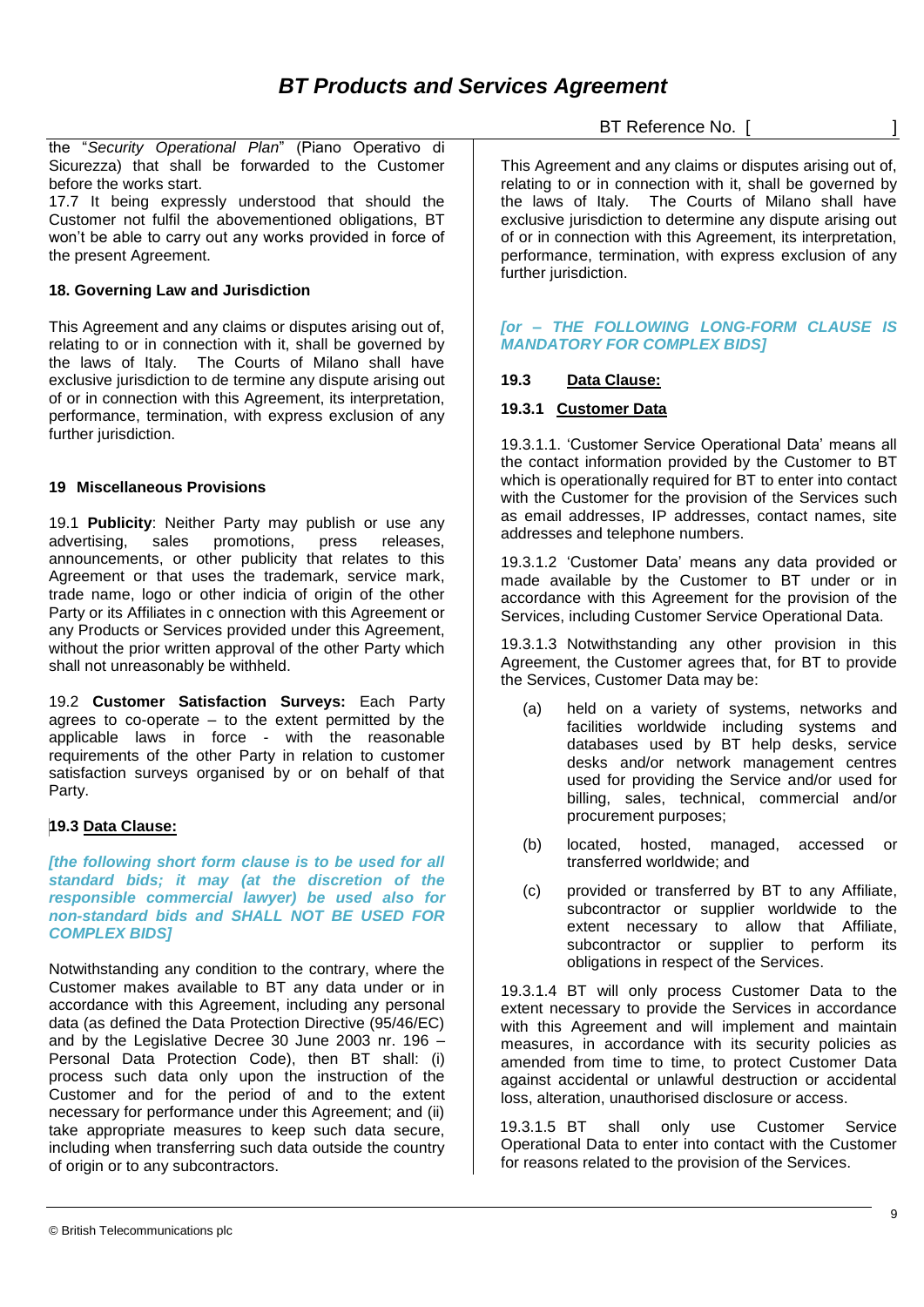## **19.3.2 Personal Data**

19.3.2.1 The following terms have the meanings given in the EU Data Protection Directive (95/46/EC) and by the Legislative Decree 30 June 2003 nr. 196 – Personal Data Protection Code: 'Personal Data', 'Processing', 'Data Subject', 'Controller' and 'Processor'.

19.3.2.2 The Customer shall notify to BT what Personal Data, if any, is included in the Customer Data and the Customer will provide BT with reasonable written instructions in accordance with clause 15 (Notices) as to the manner and purpose of the Processing of this Personal Data by BT to the extent strictly required for the provision of the Services. Any such instructions shall require an amendment in accordance with clause 19.15 *[or the relevant change control clause].*

19.3.2.3 The Customer will be the Controller and BT will be the Processor in relation to any processing of Personal Data.

19.3.2.4 Each Party shall comply with any data protection laws applicable to it in its processing of Personal Data under or by virtue of this Agreement.

19.3.2.5 The Customer shall provide sufficient notice and obtain sufficient consent and authorisation, under any applicable laws, from any relevant Data Subject to permit the processing of any Personal Data by BT, its respective Affiliates, subcontractors or suppliers as provided for in this Agreement.

19.3.2.6 The Customer agrees that BT, to the extent permitted by law, will not be liable for any complaint, claim or action brought by a Data Subject arising from any action or omission by BT to the extent that such action or omission:

- (a) resulted from any failure by the Customer to comply with this Clause 19.3.2; or
- (b) resulted from BT complying with any instructions of Customer or acting on behalf of the Customer in accordance with those instructions,

and the Customer shall indemnify, hold harmless and defend BT from and against any such claims or actions brought against BT.

#### 19.4 **Legal and Regulatory Compliance:**

19.4.1 Each Party will comply with all laws and regulations that apply to its activities under this Agreement, including any that apply to the Products and Services provided under this Agreement.

#### 19.5 **Anti-Corruption and Bribery Act Compliance**:

In connection with any actions or activities associated with this Agreement or in connection with the relationship between the Parties, neither Party shall engage in any unlawful trade practices or any other practices that are in violation of the U.S. Foreign Corrupt Practices Act, the U.K. Bribery Act of 2010, Legislative Decree 8<sup>th</sup> June, 2001 nr.231, or any other law that prohibits bribery or similar activity. Each Party shall ensure that neither it nor its Affiliates, subcontractors and agents: either directly or indirectly, seek, receive, accept, give, offer, agree or promise to give any money, facilitation payment, or other thing of value from or to anyone (including but not limited to government or corporate officials or agents) as an improper inducement or reward for or otherwise on account of favorable action or forbearance from action or the exercise of influence; or fail to establish appropriate safeguards to protect against such prohibited actions. Each Party shall, upon request from the other Party, provide evidence of the steps being taken to avoid prohibited actions, including the establishment of policies, practices, and/or business controls with respect to these laws.

BT Reference No. [

19.6 **Export Control:** The Parties acknowledge that Products, Software, and technical information (including, but not limited to, service, technical assistance and training) provided under this Agreement may be subject to export laws and regulations of other countries, and any use or transfer of the such Products, Software, and technical information must be in compliance with all applicable regulations and international trade sanctions. The Parties will not use, distribute, transfer, or transmit the Products, Software, or technical information (even if incorporated into other products) except in compliance with all applicable export regulations and trade sanctions. If requested by either Party, the other Party also agrees to sign written assurances and other export-related documents as may be required to comply with all applicable export regulations.

19.7 **UK Regulatory Compliance:** Where Regulated Service(s) are to be provided within the UK under this Agreement, the terms and conditions and prices for Regulated Service are published on BT's website at [www.bt.com](http://www.bt.com/) and may be amended by BT from time to time. For the avoidance of doubt, the terms and conditions and prices published on BT's website for Regulated Service, and any amendments thereto, shall govern the provision of Regulated Service to the exclusion of all other terms and conditions and prices in this Agreement. If BT is required in order to comply with law or regulation to modify the Service or amend the terms and conditions or prices, BT reserves the right to do so and notify the Customer as soon as possible of any such modification and any terms and conditions (including Charges) associated with such modification, except in the case of Regulated Service where any such changes will be published as set out in this clause. If a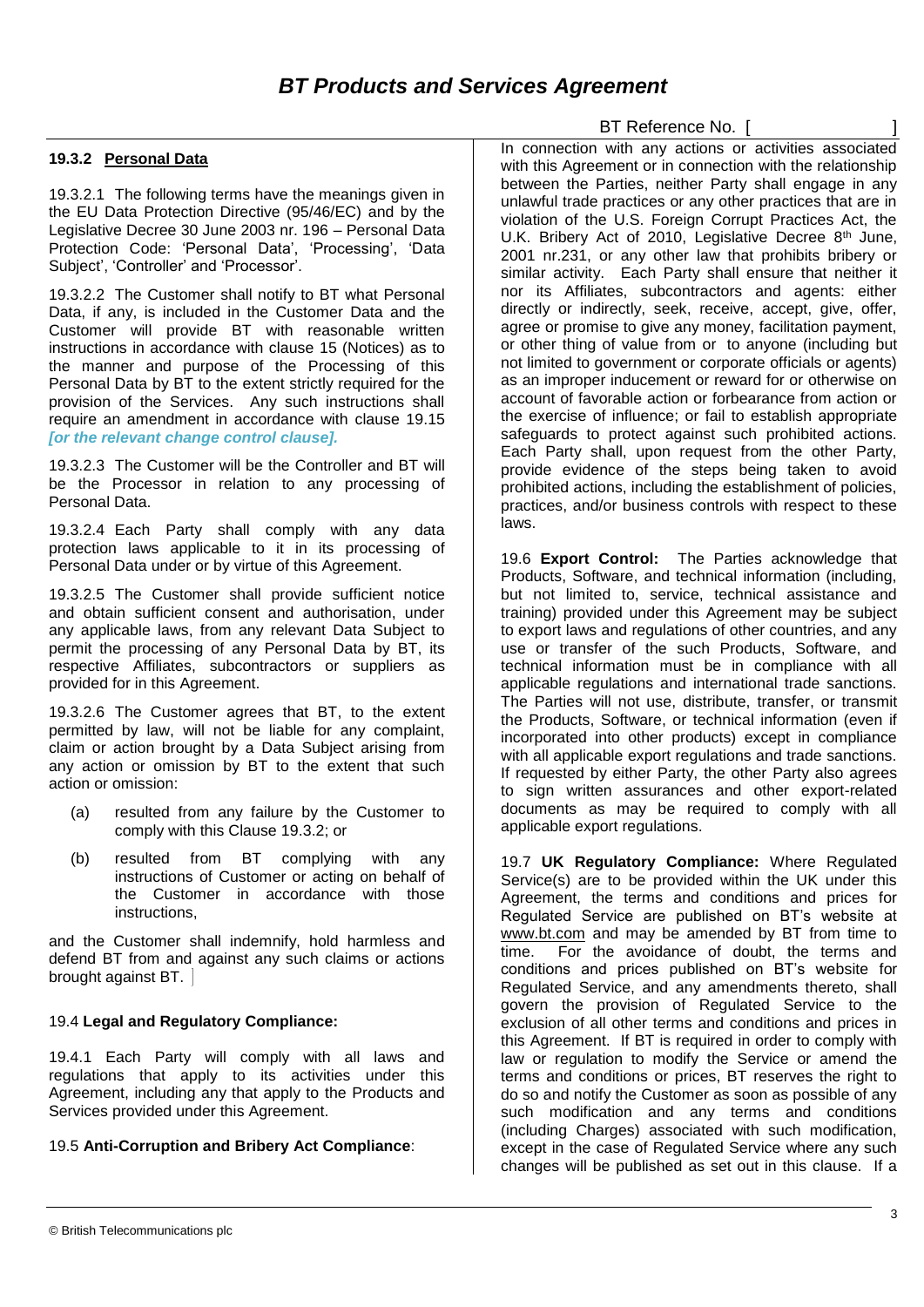legal or regulatory intervention or ruling of any sort prevents the accomplishment of the purpose of this Agreement, the Customer and BT shall immediately commence good faith negotiations to explore whether a similar economic effect can be obtained consistent with the applicable legal or regulatory requirements. The delay or failure by BT to perform any of its obligations under this Agreement that is caused by or materially contributed to by a restriction of a legal or regulatory nature that affects, wholly or partly, the provision of the Service, shall not constitute a breach of this Agreement.

19.8 **Non-UK Regulatory Compliance:** Where Regulated Service(s) are to be provided outside of the UK under this Agreement, the Parties shall comply with the terms and conditions and prices, if applicable, of any applicable tariffs, regulations, or statutes. In the event of changes to such tariffs, regulations, or statutes during the term of any Order for such Regulated Services, such changes shall be effective pursuant to their terms. If a legal or regulatory intervention or ruling of any sort prevents the continued provision of any Regulated Service or materially changes the Regulated Service so that it is no longer consistent with the purpose of this Agreement, BT shall promptly commence good faith discussions with the Customer on any alternative Service or on any appropriate migration away from that Regulated Service so as to minimize any disruption to the Customer.

19.9 **Capacity:** Each Party warrants that it has the necessary rights, licences and permissions to enter into and perform its obligations under this Agreement.

19.10 **Rights of Third Parties:** This Agreement does not create any right enforceable by any party who is not the Customer or BT ("Third Party") under the Contracts (Rights of Third Parties) Act 1999 but this does not affect any right or remedy of a Third Party which exists or is available apart from that Act.

19.11 **No Waiver:** Except as otherwise specifically provided in this Agreement, no failure to exercise, or delay in exercising, any right, power or privilege set out in this Agreement will operate as a waiver of any right, power or privilege.

19.12 **Severance:** If any provision of this Agreement is held to be invalid or unenforceable, it will be severed from this Agreement, the remaining provisions will remain in full force and effect, and the Parties will use reasonable endeavours to promptly negotiate a replacement in good faith.

19.13 **Survival of Obligations:** The Parties' rights and obligations, whose nature is such that they should continue beyond the termination of this Agreement, shall survive termination of this Agreement.

BT Reference No. [

19.14 **Entire Agreement:** This Agreement supersedes all prior oral or written understandings and/or representations between the Parties (unless specifically incorporated into this Agreement) and constitutes the entire agreement with respect to its subject matter. Each Party acknowledges that in entering into this Agreement that it has not relied on any representation, warranty, collateral contract or other assurance other than those set out in this Agreement, and waives all rights and remedies which, but for this clause might otherwise be available to it in respect of any such representation, warranty, collateral contract or other assurance.

19.15 **Amendment**: This Agreement may not be amended, modified or supplemented except by a document in writing signed by authorised representatives of both Parties executing these General Terms and Conditions. The Parties to an Order may amend, modify or supplement the terms of that Order by a document in writing executed by authorised representatives of both Parties to that Order.

**Clause Acceptance**

According to sections 1341 and 1342 of the Italian Civil Code, the Customer declares to have read, understood and to accept the following clauses: of these General Terms and Conditions: 3. (BT Obligations); 4. (Customer Obligations); 5. (Orders); 6. (Charges); 7. (Use of the Service); 8 (Connection of Customer Equipment to the Products and/or Services); 9. (BT Equipment and Products); 11. (Intellectual Property Rights); 12. (Termination of the Services and the Agreement); 13. (Limitation of Liability); 16. (Assignment/Subcontracting); 18. (Governing Law and Jurisdiction).

| <b>CUSTOMER:</b>       |
|------------------------|
|                        |
| (Authorised Signature) |
|                        |
|                        |
| (Title)                |
|                        |
| (Date)                 |

**Information pursuant to Article 13 of Legislative Decree no. 196 of 30 June 2003**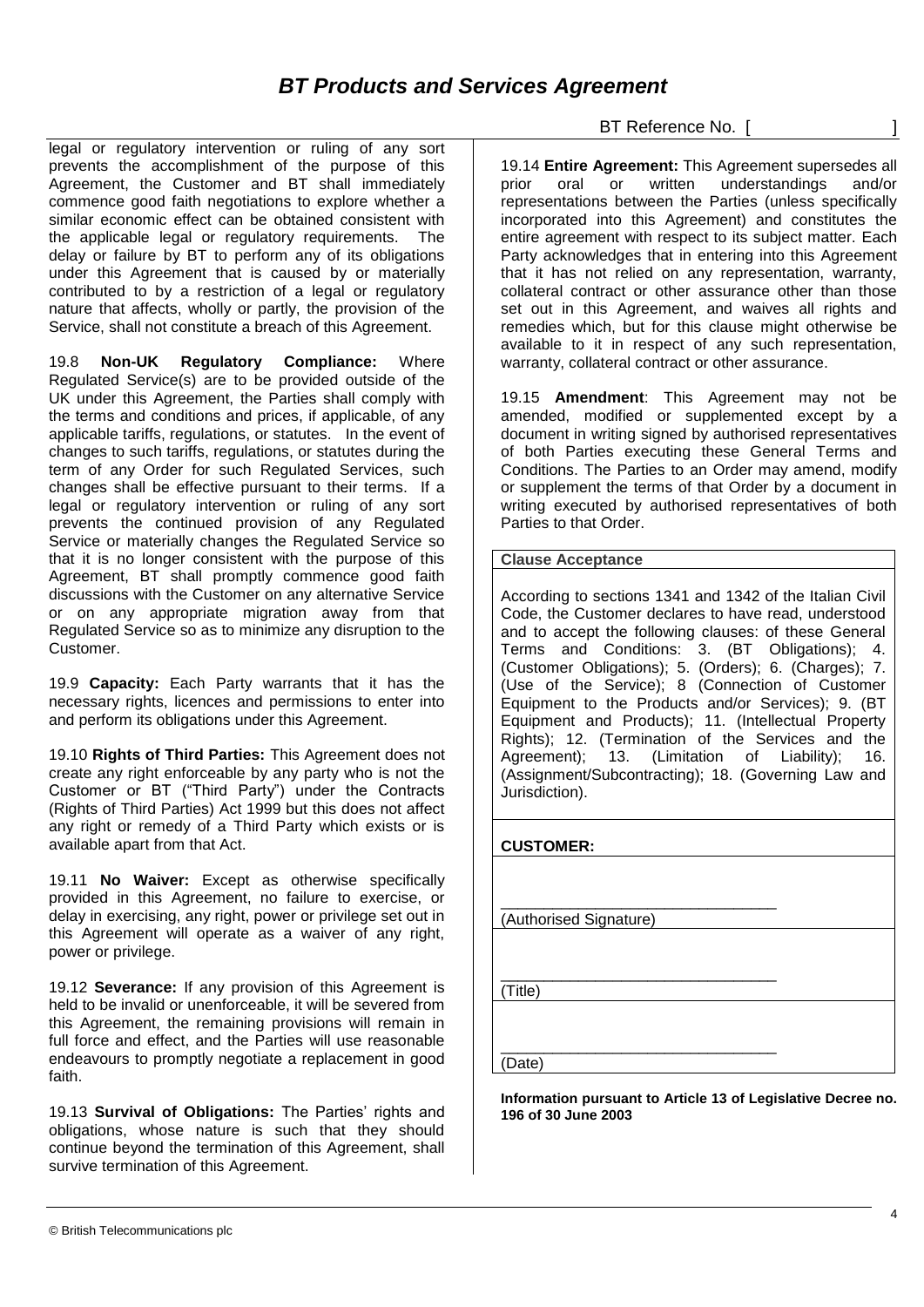# *BT Products and Services Agreement*

Pursuant to Article 13 of Legislative Decree no. 196 of 30 June 2003, known as the "Data Protection Code" (hereinafter the "Law"), BT Italia S.p.A. (hereinafter BT ITALIA or "the Company") wishes to provide you with information regarding the processing of your personal data (hereinafter "**Information**"), arising from the electronic communication services provided to you by BT ITALIA (hereinafter the "**Agreement**"), about which you are qualified as "**Contracting Party**", according to section 4, subsection 2, lett. f of the Law .

BT ITALIA's privacy policy will be periodically updated and may be consulted at [www.](http://www.bt.com/Italia) italia.bt.com

#### **1 Sources of personal data**

- a) The personal data to be processed has been freely supplied by you or otherwise acquired over BT ITALIA's commercial network, or from private or public archives during the course of ITALIA's business, in compliance with the applicable law.
- b) For Service delivery and Agreement management purposes, BT ITALIA may obtain, by entering private credit information systems, information recorded on public archives or registers (e.g. negative information enrolment, and/or protests) as well as consulting their private archives. In consulting such systems, BT ITALIA may obtain information arising from statistic surveys with a concise assessment of your credit standing as resulting from public data and from data acquired in relation to the Agreement to be activated and/or to any further contract with our Company, either in force or terminated.
- c) Furthermore BT ITALIA may process data regarding your punctuality in payments of the services provided to you, by consulting its repositories and making use of any data regarding your delays or lacks in payments within any contract either in force or terminated.

#### **2 Purpose of processing**

Your personal data, included telephone/computer traffic, provided by you and/or acquired by BT ITALIA from third parties also during the Agreement, are collected and processed for purposes associated with (or crucial to) BT ITALIA's business activities, i.e.:

a. to enable the execution of all activities directly or indirectly associated with the performance of the Agreement, in accordance with the provisions of Article 24 of the Law;

> By way of mere example, the following purposes are indicated:

- Access to the wired, mobile and computer telephony network;
- Transmission of your communications and any required connected services;
- Facilities realization and maintenance;

BT Reference No. [ ]

- Maintenance of and/or support to links, products and/or equipment, and delivery of products and/or equipment;
- Invoicing of the fees, traffic charges and supplemental services;
- Invoicing on behalf of third parties of any sums due for traffic to non-geographic numbers of third operators;
- claims and disputes management.
- b. to prevent frauds, and any civil or criminal offence, and to manage delay or lack of payment;
- c. for credit protection and collection, carried out either directly or through third parties (e.g. debt collection agencies or companies) to which any necessary data for such purposes shall be communicated, also on behalf of any further operator owner of any credit right connected to calls towards non geographical numbers.
- d. for the assignment of credit to any authorized company;
- e. answers to be given to any institutional body's subsequent to urgent orders;
- f. use by BT ITALIA, in compliance to the Methods of processing and storage set forth in point 4 below, in order to allege or defend its rights in judicial proceedings. In these cases, data shall be processed only for such purposes and for the time strictly necessary .

#### **3 Further purposes of processing data upon customer's consent**

Should you have given your consent at the Agreement signature for the required Service or in case you have subsequently provided it, and until you don't revoke such consent, your personal data, included telephone and/or computer traffic data and/or location data may be used by BT ITALIA for the further following purposes:

- a) Promotional/advertising purposes, including the communication and/or delivery, also with automated methods, of advertising and information as well as direct marketing through telephone, SMS, MMS, video and similar ways, email, fax and/or as attachment to the invoices.
- b) Profiling purposes including the identification, also through electronic processing, of expenditure habits and inclinations, with particular reference to information acquired by customer's use of the products and/or services (also by the customer's traffic) to enhance the services provided, meet your specific needs by attractive promotions and promote new products and services of BT ITALIA.
- c) Statistic purposes including researches, surveys, detection of the customers satisfaction degree, also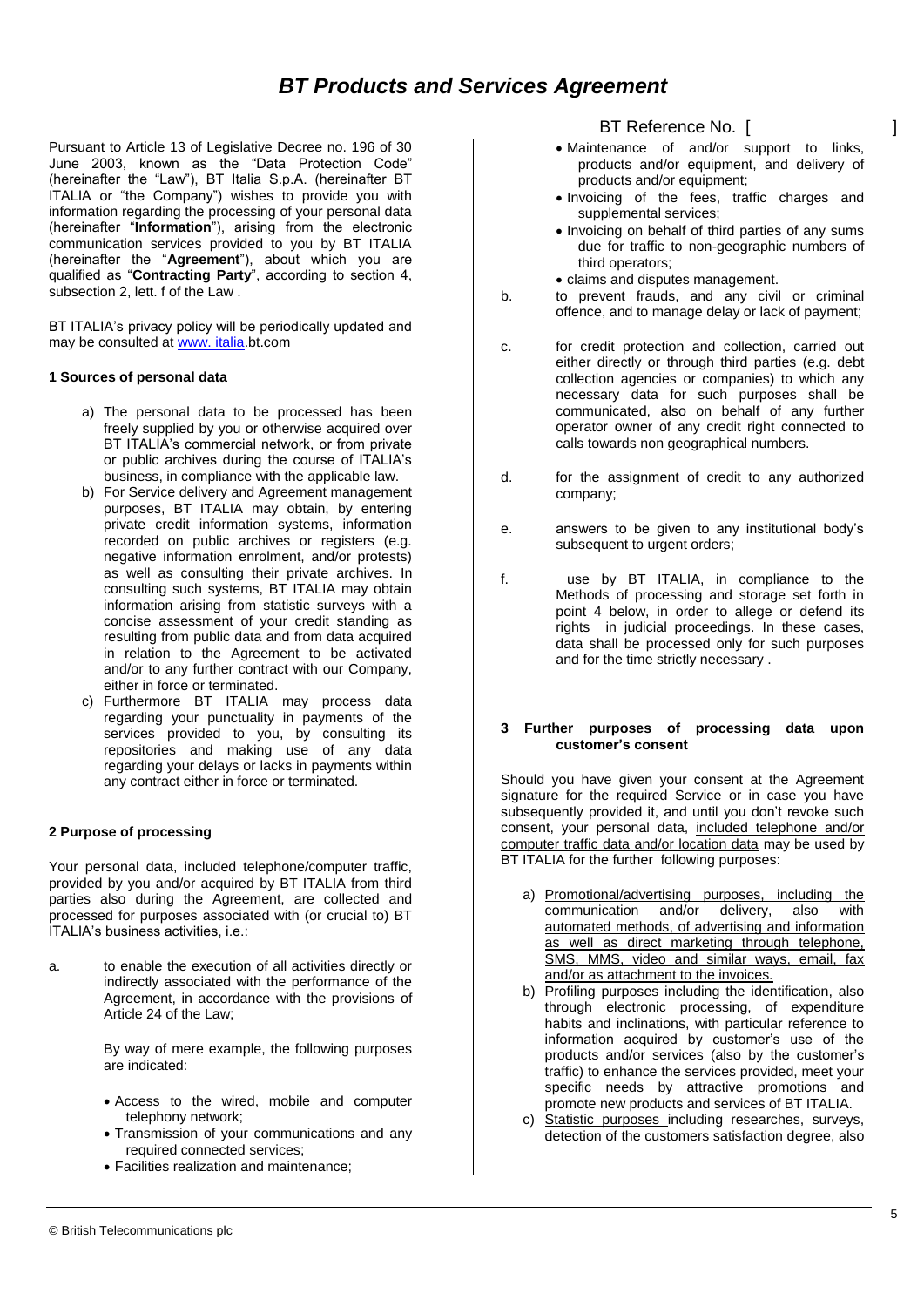through telephone interviews, preparation of studies and statistic and market research.

d) Reference purposes including the insertion of your personal data (also those ones related to the services provided to you), in customers database used by BT ITALIA to attend to public tenders and private bids, as well as on order to issue commercial presentations to third parties (e.g. potential customers, meetings, workshops…)

#### **4 Method of processing and storage**

Data are processed either on paper or using electronic or other automated means, by BT ITALIA and/or third parties (to the extent foreseen by point 5 below) which BT ITALIA may use to store, manage and transmit the data through organization and processing methodologies related to the abovementioned purposes and, in any case, so as to ensure security and confidentiality of data and communications.

The data are stored for the periods laid down by the law in force and, where specific terms are not stated by the law, your data will be stored in such way so as to allow the identification of the subject and/or of the Contracting Party for a period no longer than the one necessary to the purposes on which basis such data have been collected and processed.

In particular, traffic data, or any data processed for billing purposes, shall be retained for the purposes described in art.123 of the Data Privacy Code, for six months save the further specific retention due to claim (even if before any judicial court) and/or due to the compliance to any civil obligation regarding financial accounts. Furthermore, according to art. 132 of the Data Privacy Code, traffic data shall be retained, for the period of time required by the law in force, due to crime repression purposes.

## **5 Parties to whom the data may be disclosed**

Notwithstanding any disclosures required by a law, regulation or European Union legislation, other than by BT ITALIA employees, some processing of your personal data may be carried out by third parties, including BT Group companies with offices in Italy or abroad, to which BT Italia entrusts some activities (or part of them) to pursue the purposes described in point 2 above and, in case you give consent, to the further purposes described in point 3.

In that case the subjects mentioned above will act as autonomous Data Controller or will be appointed as Data Processor or Persons in charge of processing. To the appointed Data Processors or Persons in charge of processing, BT ITALIA shall give adequate operational instructions , with particular reference to the adoption of the minimum security measures in order to guarantee the confidentiality and security of data.

The abovementioned third parties fall basically within the following categories:

BT Reference No. [ ]

- a) physical and/or legal persons used by BT ITALIA to perform the Services and for associated activities;
- b) outside companies, including foreign companies, for the purposes of preventing and monitoring the risk of insolvency and for fraud and credit management purposes, such as the company Experian Cerved Information services S.p.A. and other companies, including foreign companies, operating in the loans sector, including extensions of payment and/or that carry out information systems for the verification of reliability and punctuality in payments. The data will be processed over the periods required to achieve this aim, and the data will be kept for the periods required in the private credit information sector;
- c) Judicial Authority, upon request of the same, for crime verification and repression purposes;
- d) BT Italia Group companies and BT Group companies (e.g. British Telecommunications plc, etc), as well as parent companies, controlled companies or associated companies , who shall use such data for the same purposes BT ITALIA has collected them;
- e) indirect sales network (agents etc.) and/or suppliers
- f) other suppliers (eg. call centers) to whom BT ITALIA may entrust helpdesk, advertisement, promotion and selling tasks.
- g) companies that process traffic data for billing purposes;
- h) the Italian Telecommunications Authority (AGCOM) the judicial authority and any other public body that can legally require such data

#### **6 Transfer abroad**

Given the international nature of BT ITALIA activities, your data may be exported and processed abroad by subjects, however include in criteria as set forth in point 5 above, within the European Union and in non-EU countries for the purposes described in points 2 and 3above.

#### **7 Nature of consent**

The supply of your personal data is essential for the conclusion and performance of the Agreement according to point 2 above and in order to comply with statutory provisions. We inform you that in this case the consent of the Data Subject is not necessary.

You are informed that if you refuse to give your consent above, BT ITALIA will not be able to provide you with the required Services provided in the Agreement.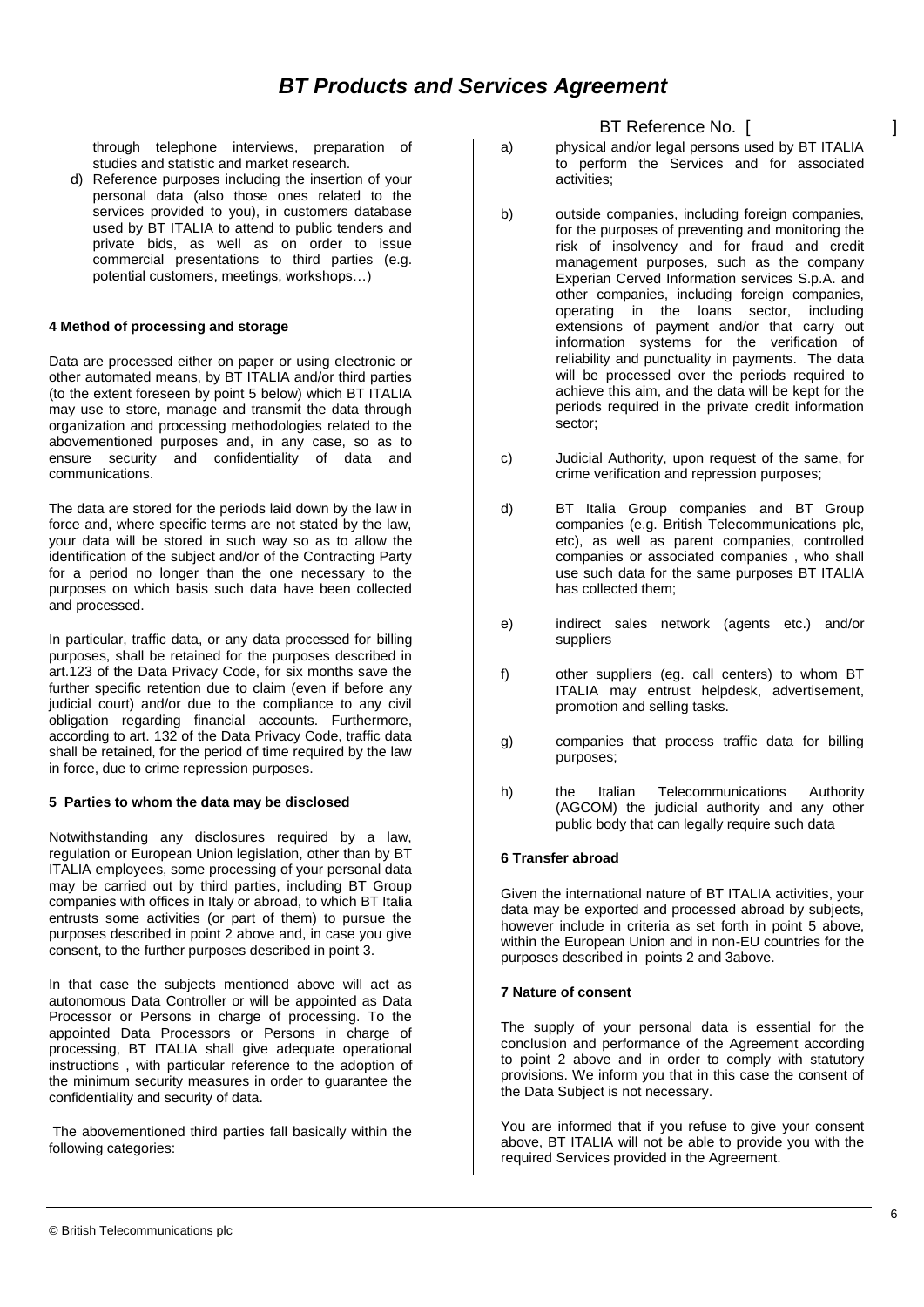In the case of point 3, consent to the processing of your data is optional and may be provided severally for each category of processing.

We inform you that the release of the consent above, although optional, is useful in order to enhance the products and services supplied to you and to provide you with updates of interest. You can verify and revoke at any time the consent provided to such purposes contacting the free number 195.

Following the denial or revocation of one or more of the abovementioned consents, BT ITALIA will process your personal data for the remaining not denied/revoked purposes, together with those purposes stated in point 2 above.

#### **8 Rights under Article 7 of the Data Privacy Code**

You may exercise the rights provided for in Article 7 of the Law with respect to the processing of your data. You may in particular request and obtain confirmation that BT ITALIA holds your personal data, and request that these data be made available to you.

You may also request and obtain that data are deleted, converted, updated, corrected or added and object, with good reason, to the processing of all or some of your data although those ones are relevant to the purposes of collection.

With respect to the processing of your data by BT ITALIA S.p.A., you are entitled to exercise your rights under Article 7 of the Law by sending a registered letter with acknowledgement of receipt to Customer Services at the following address: Servizio Clienti [Customer Service] – BT ITALIA S.p.A., via Ugo la Malfa 75/77 90146 – Palermo, or by faxing freephone 800 91 90 99. For more information please call Customer Services on freephone nr.195.

**9 Information concerning the Data Controller, Data Processors and Persons in charge of the processing appointed by BT ITALIA**

The Data Controller is BT ITALIA S.p.A - Via Tucidide 56 - 20134 Milan.

An up-to-date list of Data Processors is available by clicking on Privacy in BT ITALIA's website [www.bt.com/Italia.](http://www.bt.com/Italia)

Your personal data shall be processed by BT ITALIA employees belonging to the Commercial, Marketing, Billing departments and to the technical/operational departments.

Furthermore, your personal data shall be processed by BT ITALIA's Customer Service as well as by operators and suppliers providing support, information, advertising, promotion and sale services. The abovementioned subjects, where substantial, are duly appointed as Data Processors, according to the laws in force.

BT Reference No. [ ]

All BT ITALIA employees as well as any other physical person accessing to your data work under the direct authority of the relevant Data Processors, are appointed as Persons in charge of the processing, and are provided with all the proper relevant operational instructions.

The CUSTOMER expressly undertakes it has been duly informed as above, and declares to have read the Information according to Article 13 of Decree 196/03, also available in the Privacy link at website www.italia.bt.com, relating to the process of its personal data.

Date:

Signature for Information receipt :

\_\_\_\_\_\_\_\_\_\_\_\_\_\_\_\_\_\_\_\_\_\_\_\_\_\_\_\_\_

The CUSTOMER also provides its free and informed consent to the processing of its personal data, including telephone/computer traffic data and/or location data by BT ITALIA and the persons listed in point 5 of the Information, in order that such data are elaborated for the following purposes:

**Promotional purposes:** as entirely explained at point 3.a) of the Information that may also be carried out with automated methods as well as they may include advertising, the offer of promotions on services/products currently provided in force of the Agreement you and the proposal for you to participate to prize contests/operations of BT ITALIA..

 $YES$  NO \_\_\_\_\_\_\_\_\_\_\_\_\_\_\_\_\_\_\_\_\_\_\_\_\_\_\_ **Date:**

**Profiling and statistic purposes:** as entirely explained at point 3.b) and 3.c) of the Information that may include the identification, of expenditure habits and inclinations, as well as the carrying out of customer satisfaction surveys and/or about the quality of provided services to enhance the services provided

YES | NO \_\_\_\_\_\_\_\_\_\_\_\_\_\_\_\_\_\_\_\_\_\_\_\_\_\_\_

**Processing of personal data outside of the EU**: Given the international nature of BT ITALIA activities, to the